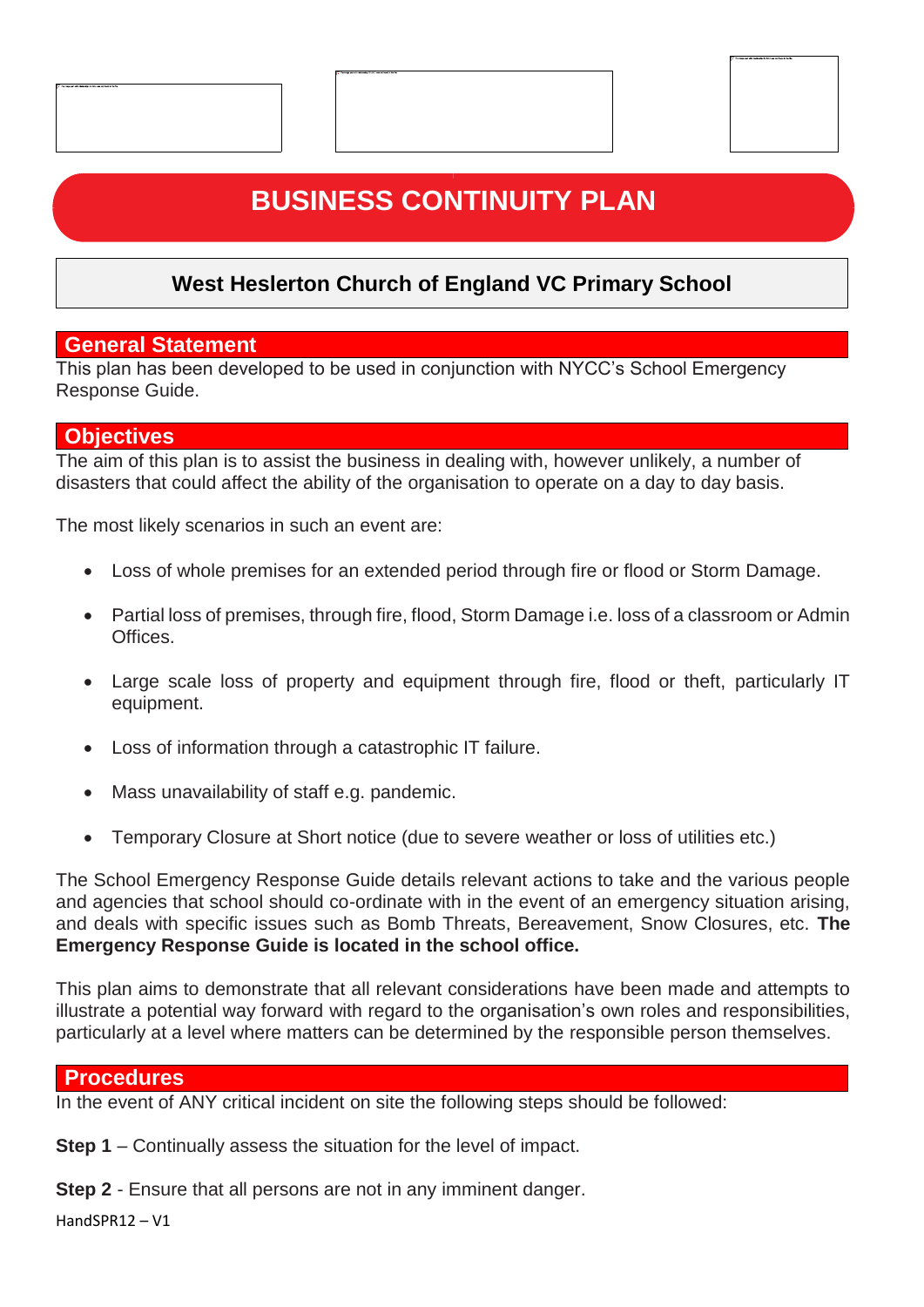#### **Step 3** - Call for support:

• Dial 999, if appropriate OR

#### **During office hours**

• Call the NYCC Children and Young People's Service on: 01609 532234 to inform them of the situation and request help, if required. If the main switchboard is out of order use 01609 534375.

### **Out of office hours**

• Call the NYCC Emergency Planning Unit on the confidential number (which can be found in the secure area of the CYPS Info website or within the emergency response guide). Inform them of the situation and request help, if required. They will contact the on-call Assistant Director from the Children and Young People's Service.

#### *These numbers should only be used in an emergency. Please do not give them to the press, parents or members of the public.*

### **Step 4 - ensure that you:**

- Log all communications and actions as and when required as evidence.
- Assemble the Emergency Management Team and relieve them of their normal duties. (See Appendix 1 below for details).
- Refer to the full list of emergency contact numbers.

Where possible, try to avoid closing and try to maintain normal routines.

Where Adverse Public Interest has arisen, the Headteacher, SLT or SEMT should immediately seek advice from the NYCC Emergency Planning Unit using the numbers shown above. The Headteacher will contact the CEO.

Governors, Staff and Pupils should not discuss any incident with the media and any media representatives should be referred directly on to the NYCC Press Department on each occasion.

### **1. Loss of Premises through Fire or Flood**

It is anticipated that the organisation would not be able to influence the outcome of this eventuality and that matters would be taken over by the NYCC Emergency Planning Unit. This would probably involve the sourcing and fitting out of alternative temporary premises pending a re-build of the building.

Should there be a need to evacuate the site it is envisaged that following normal evacuation procedures staff would escort their pupils to the pre-arranged destination of the church/ village hall.

### **2. Partial Loss of Premises**

This could be the loss of a single room or area as a result of a fire or a burst pipe, flood etc. It is anticipated that this would put the area in question out of bounds for a considerable length of time but would not, on the whole, severely disrupt the day to day operation of the business.

The organisation would again liaise closely with the NYCC Emergency Planning Unit and their Insurers, but would also anticipate assistance in establishing temporary accommodation arrangements in the short term where possible in conjunction with the NYCC Emergency Planning Unit.

HandSPR12 – V1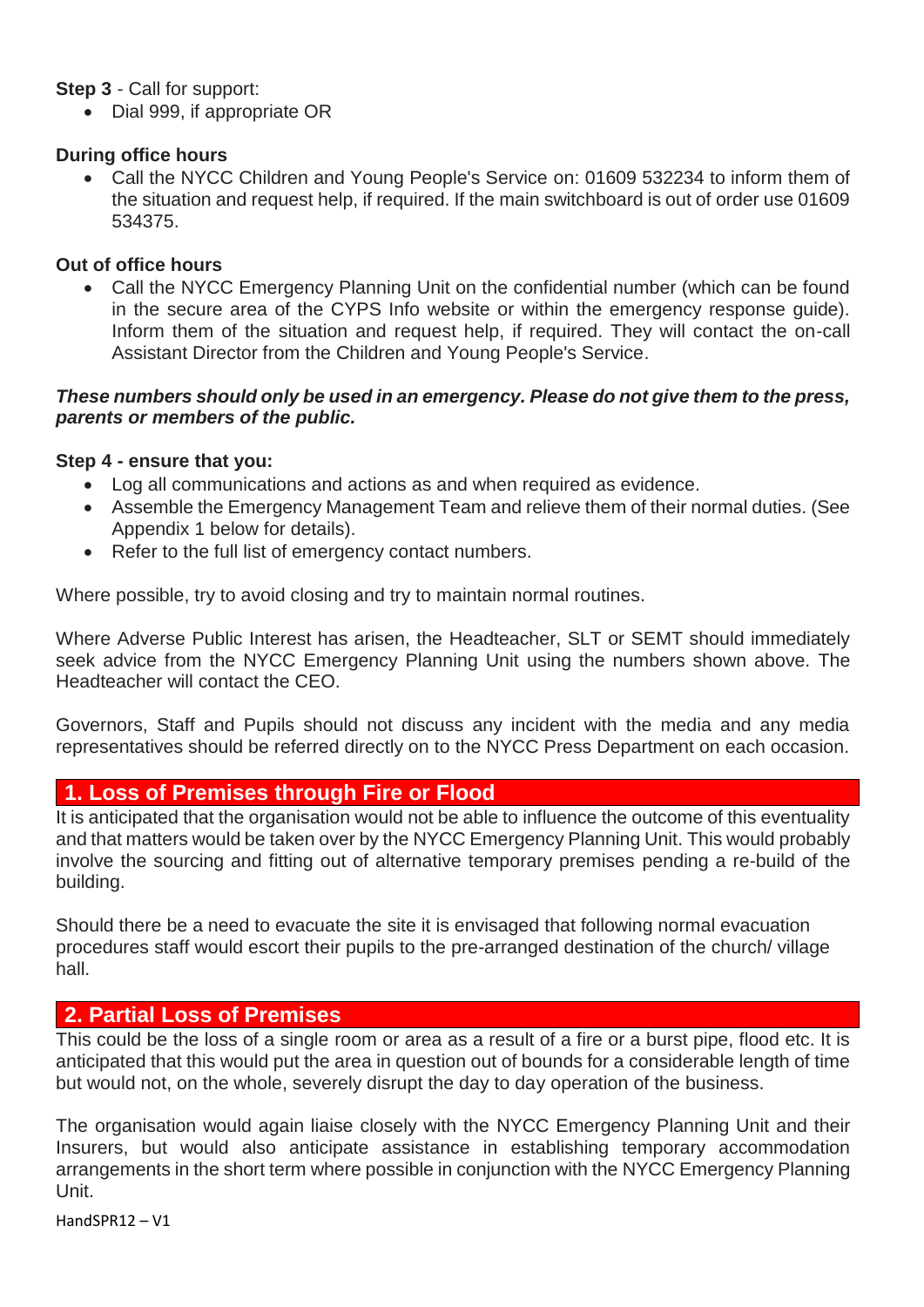It would be the intention, in the first instance, to designate temporary areas. For example, if an area was temporarily out of use a further area would be used, that has computer access and also visitors can be let in to the building safely and securely.

If the kitchen is temporarily unavailable arrangements will be made to cook at an alternative site and transport meals to site as long as is required.

### **3. Large Scale Property Loss, Particularly IT Equipment**

A significant threat to the satisfactory operation of the business would be a large scale loss of IT equipment, such as whiteboards, projectors, PCs, laptops, tablets and/ or networking or Wi-Fi.

Due to the layout and size of the building it may be that certain areas would still be in use whilst some areas closed and if so maybe utilised in the short to medium term.

In liaison with the NYCC Emergency Planning Unit, their Insurers and ICT Services it is anticipated that being able to re-order and replace lost items as a matter of urgency will be a priority and would expect to be back up and running within at least one month, if not sooner.

A partial loss only of equipment would be accommodated by a re-distribution of remaining resources and loaned items may be made available.

Several electronic copies and a hard copy of the inventory are kept.

Wi-Fi, laptops and iPads / tablets could be used if a loss of hard-wiring is unavailable through a power surge.

### **4. Loss of Information Through Catastrophic IT Failure**

Rather than the loss of actual equipment, this would involve the loss, or destruction, of the Server and all the school data and information that is stored on it.

### **Backups**

Backups are performed on the network (curriculum server each day as a matter of course). They are backed up to a cloud server.

### **Covering Critical & Essential Data**

The office computer is a stand-alone machine and backups are taken each week remotely.

### **5. Mass Unavailability of Staff (e.g. Pandemic)**

It is likely that in such a scenario the organisation may not be the only one affected. In the first instance advice will be available from the on-call Assistant Director, from NYCC Children & Young People's Service or the Health & Safety Risk Manager at NYCC and the local Public Health England, (telephone numbers available in within the emergency response folder.

Once advice had been obtained and passed on to parents as appropriate the organisation will then need to consider the opening/closing arrangements having regard to ensuring the safety of all pupils and existing staff, visitors, contractors on the premises.

In an effort to staff the business, the following procedures would be invoked:

- Existing Supply Staff used by the organisation in the ordinary course of events.
- Recently retired staff still covered by DBS/safer recruitment requirements used as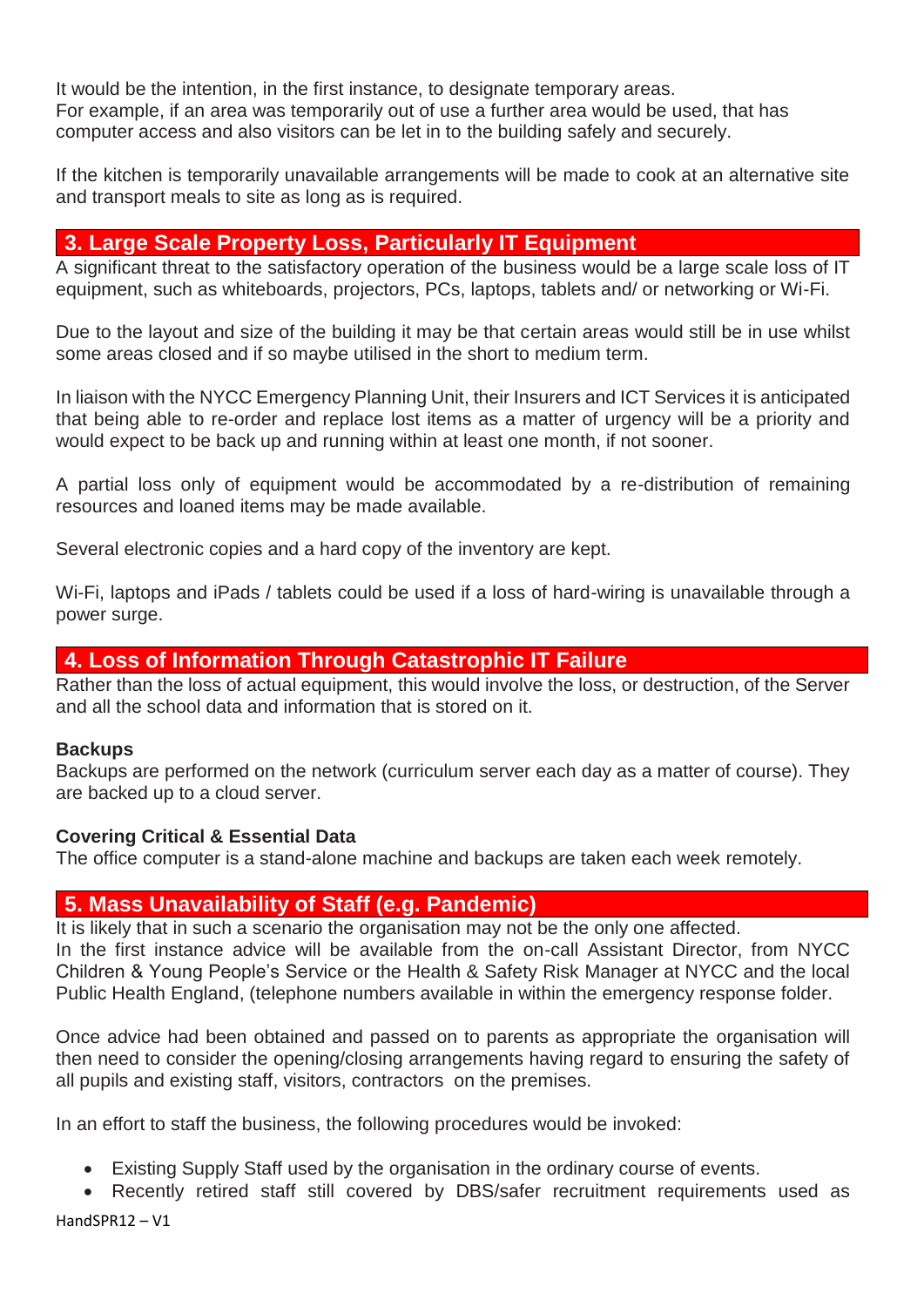available.

• Other Supply Agencies

It is recognised, however, that subject to the scale of the pandemic in the locality and the availability of staff from any of the above sources, it may not be possible to fully operate the business and at that point a decision would be taken whether to partially, or fully, close the building and for how long.

At all times the safety of both children and staff would be of paramount importance, although every effort would be made to keep the site open and functioning.

### **6. Closure at Short Notice (due to severe weather, loss of utilities, internal flooding etc.)**

The organisation may decide that in the interests of safety it is appropriate to send pupils home early.

The organisation may also be contacted by one or more operators suggesting that an early departure is advisable where severe weather or road access are perceived to be hazardous. These representations will need to be taken into account to determine the appropriate course of action.

The priority of the organisation will be to inform Staff, Parents and the LA (in this order) of any closure as soon as is possible.

The following procedure is identified via the **Unavoidable Closure – Checklist – See Appendix 2**

- All staff will be informed verbally if during the day and by text if at another time.
- All Parents will be informed by text or by phone.
- The LA will be informed by phone call or email by the Responsible Person (see separate information attached).
- Local Radio will be informed of the circumstances.
- Any transport booked for that day will be informed by the Responsible Person.

| Signed:                         | <b>Rachel Wells</b> |
|---------------------------------|---------------------|
| Date:                           | Summer 2022         |
| <b>Review Date:</b> Spring 2025 |                     |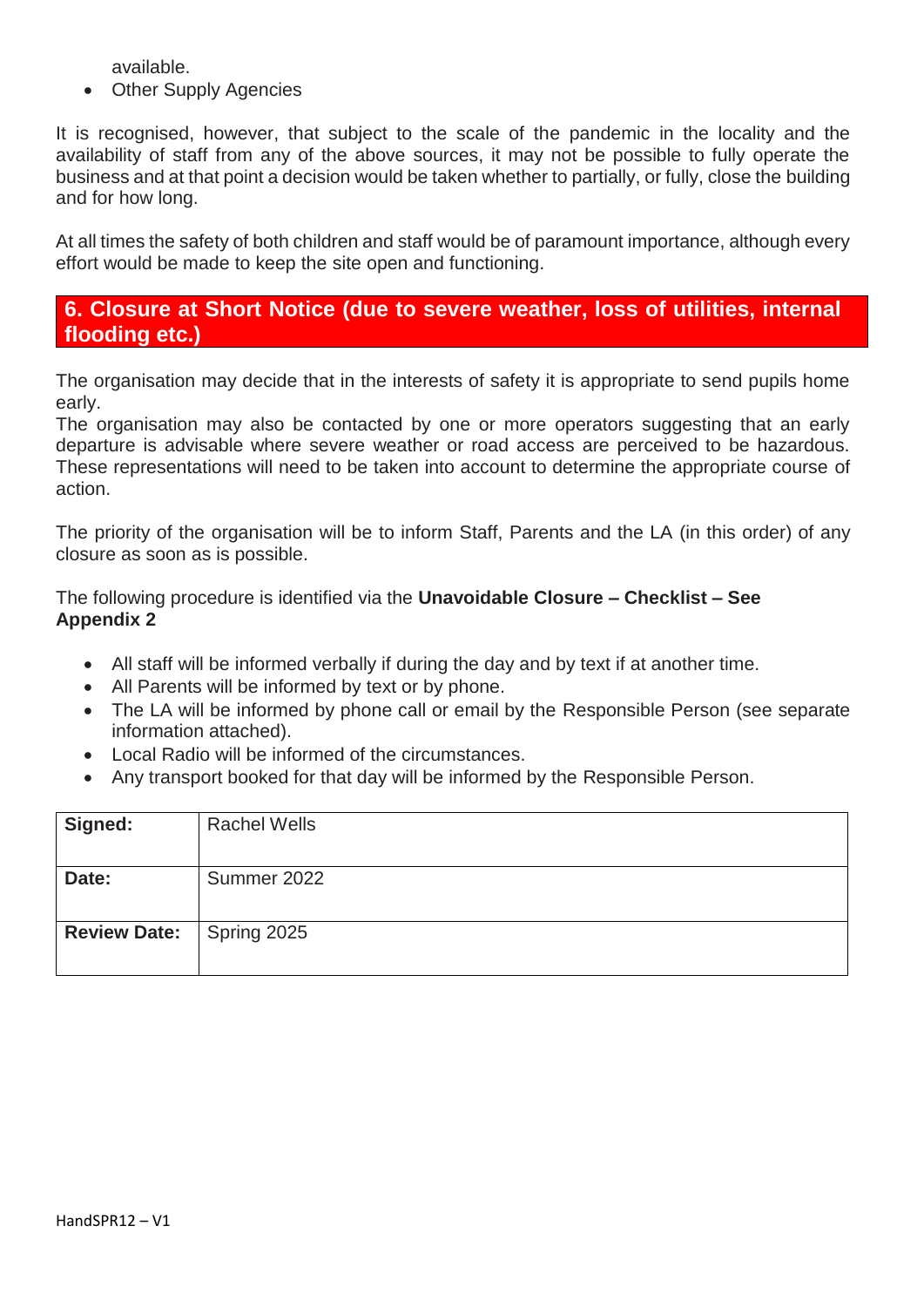### **EMERGENCY MANAGEMENT TEAM & ROLES**

| Emergency Management Team consists of: |                                                         |  |  |  |
|----------------------------------------|---------------------------------------------------------|--|--|--|
| <b>Name</b>                            | <b>Role</b>                                             |  |  |  |
| <b>Rachel Wells</b>                    | Head - responsible person                               |  |  |  |
| <b>Sheryl Woodward</b>                 | Teacher in Charge at Heslerton C of E VC Primary School |  |  |  |
| Julie Mason                            | Administrators at Heslerton C of E VC Primary School    |  |  |  |
| <b>Kate Scott</b>                      |                                                         |  |  |  |
| Beata Gatzo                            | Caretaker                                               |  |  |  |

| <b>Roles</b>                                                              | <b>In School Hours</b>                                                                           | <b>Out of School Hours</b>                                                                                   |  |
|---------------------------------------------------------------------------|--------------------------------------------------------------------------------------------------|--------------------------------------------------------------------------------------------------------------|--|
| Responsible<br>Person                                                     | authorise<br><b>Assess</b><br>and<br>any<br>closure.                                             | To assess and authorise any closure                                                                          |  |
|                                                                           | Concentrate on pupils and staff                                                                  | <b>Contact Emergency Management Team</b>                                                                     |  |
|                                                                           | safety and wellbeing<br>with                                                                     | <b>Contact relevant Officers at LA</b>                                                                       |  |
|                                                                           | regard to either a closedown<br>situation or an evacuation of the<br>premises.                   | <b>Inform Chair of Governors</b>                                                                             |  |
|                                                                           | Accompany pupils and staff to<br>temporary agreed premises                                       | Complete phone calls and emails for:                                                                         |  |
|                                                                           |                                                                                                  | $\triangleright$ Emergency services                                                                          |  |
|                                                                           |                                                                                                  | $\triangleright$ Parents                                                                                     |  |
|                                                                           |                                                                                                  | $\triangleright$ Local Authority<br>$\triangleright$ Radio                                                   |  |
|                                                                           |                                                                                                  | $\triangleright$ Transport                                                                                   |  |
|                                                                           |                                                                                                  | $\triangleright$ Contractors                                                                                 |  |
|                                                                           |                                                                                                  | $\triangleright$ Contact Supply Agencies                                                                     |  |
| <b>Teacher in Charge</b>                                                  | Assist the Headteacher or the<br>role of the Headteacher in her<br>absence                       | Assist the Headteacher or the role of the<br>Headteacher in her absence- supported by<br>other staff members |  |
|                                                                           |                                                                                                  | Complete phone calls for:                                                                                    |  |
|                                                                           |                                                                                                  | $\triangleright$ Parents                                                                                     |  |
| <b>Caretaker</b>                                                          | <b>Ensure premises secure</b>                                                                    | <b>Ensure premises secure</b>                                                                                |  |
|                                                                           | <b>Assist with emergency services</b><br>access                                                  | <b>Assist with Emergency Service Access</b>                                                                  |  |
|                                                                           |                                                                                                  | <b>Ensure Head is aware of issue</b>                                                                         |  |
| <b>Business Manager</b><br>/ School<br><b>Administrative</b><br>assistant | Complete phone calls,<br>text<br>messages and emails for:<br>$\triangleright$ Emergency services | In the event of a premises issue manage the<br>crisis ensuring procedures are followed.                      |  |
|                                                                           |                                                                                                  |                                                                                                              |  |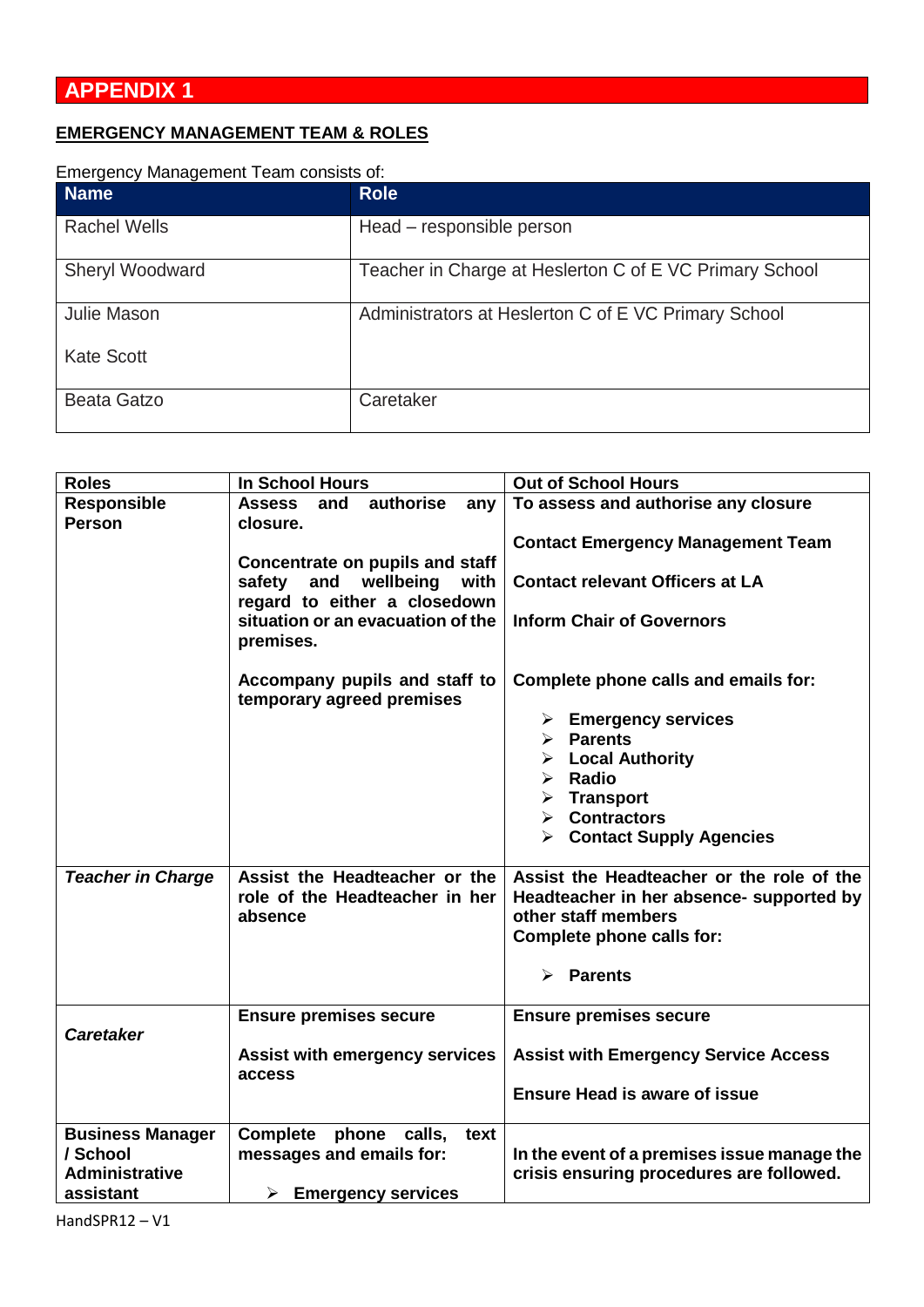| $\triangleright$ Parents           |  |
|------------------------------------|--|
| $\triangleright$ Local Authority   |  |
| $\triangleright$ Radio             |  |
| $\triangleright$ Transport         |  |
| $\triangleright$ Contractors       |  |
| $\triangleright$ Contact Supply    |  |
| <b>Agencies</b>                    |  |
| <b>Governors</b><br>➤              |  |
| <b>Volunteers</b><br>➤             |  |
| <b>Memorial Hall</b><br>➤          |  |
| $\triangleright$ Children's Centre |  |
|                                    |  |
|                                    |  |
| In the event of a premises issue   |  |
| manage the crisis ensuring         |  |
| procedures are followed.           |  |
|                                    |  |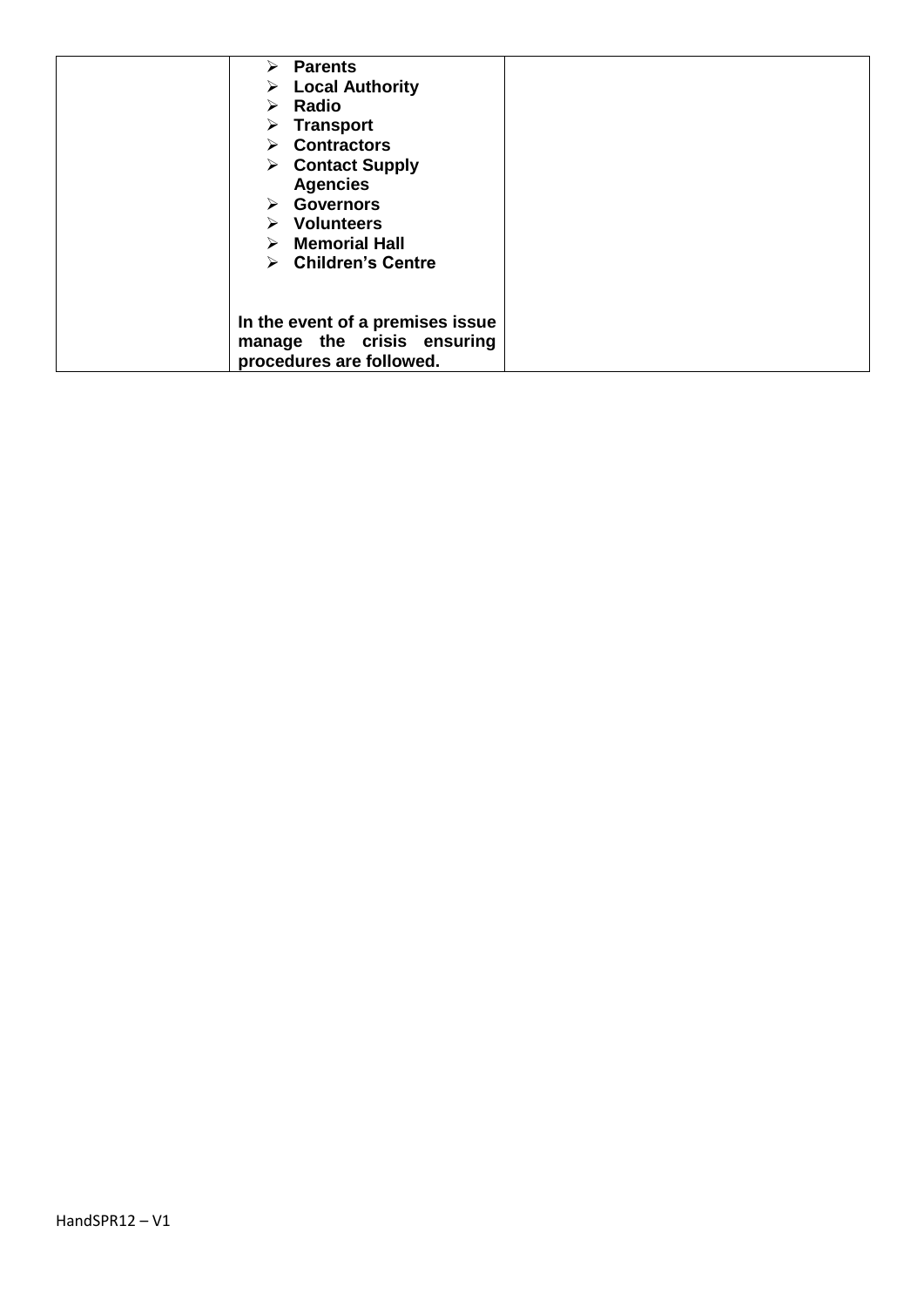### **APPENDIX 2**

#### **NYCC CYPS - UNAVOIDABLE CLOSURE CHECKLIST**

There will be occasions, for instance due to adverse weather or loss of utilities etc. when you need to take the decision to close your site at short notice. This checklist provides key contact information for you to use.

#### **Action 1 – Inform Parents and staff**

**1.1** Inform parents/staff by your normal channels. This may be by letter (if you have more than 24 hours' notice of a closure), text message, website, telephone and or by the local radio. The following radio stations will make announcements for parents and, in the case of BBC Radio York, will update their webpages throughout the day. Remember you will need to have the password.

| <b>Radio Station</b>                                                                                                                      | <b>Contact Telephone Number</b>                                                                                                                                                                                                                                                                                                                       |
|-------------------------------------------------------------------------------------------------------------------------------------------|-------------------------------------------------------------------------------------------------------------------------------------------------------------------------------------------------------------------------------------------------------------------------------------------------------------------------------------------------------|
| <b>BBC Radio York</b><br>www.bbc.co.uk/york (updated throughout the<br>day but Radio York prefers schools to call and talk<br>to someone) | Call 01904 622033; a member of the BBC team will ask:<br>1) Name of caller<br>2) Full name of school<br>3) Contact number<br>4) Password<br>5) Closure status & details - full closure, partial etc. and any<br>additional details (e.g. Open for year 10 only)<br>During severe weather these numbers will be manned from 6.00<br>am until 10.00 pm. |

**1.2** Inform staff using staff telephone tree.

### **Action 2 –Transport Contractors**

**2.** Inform the transport contractors responsible for children on site. Remember to include all feeder services. Also inform the Integrated Passenger Transport Unit at County Hall, telephone **0845 8727374** is applicable.

#### **Action 3 – Inform the Local Authority**

**3.1 Whilst your priority is to inform parents first, it is also critical that you make us aware of your closure as early as possible** in order that we can publicise this information on the County Council website, which is used by parents, members of the public and the media to check on the status (the site had over 6,000 visitors to the school closures page daily in the winter of 2010) and respond to calls from individual parental enquiries or complaints. We are also often required to provide daily school closure lists to the DfE for the Secretary of State's information.

#### **3.2 Report a closure by:**

- **emailing marion.sadler@northyorks.gov.uk (including the words "School Closure" in the subject line; or**
- **Ringing 01609 532234.**

Please leave a voicemail message, stating your school's name, DfE number and your name/job role, if your call is not answered immediately or the line is engaged.

### **3.3 Seek advice/guidance on a possible closure by;**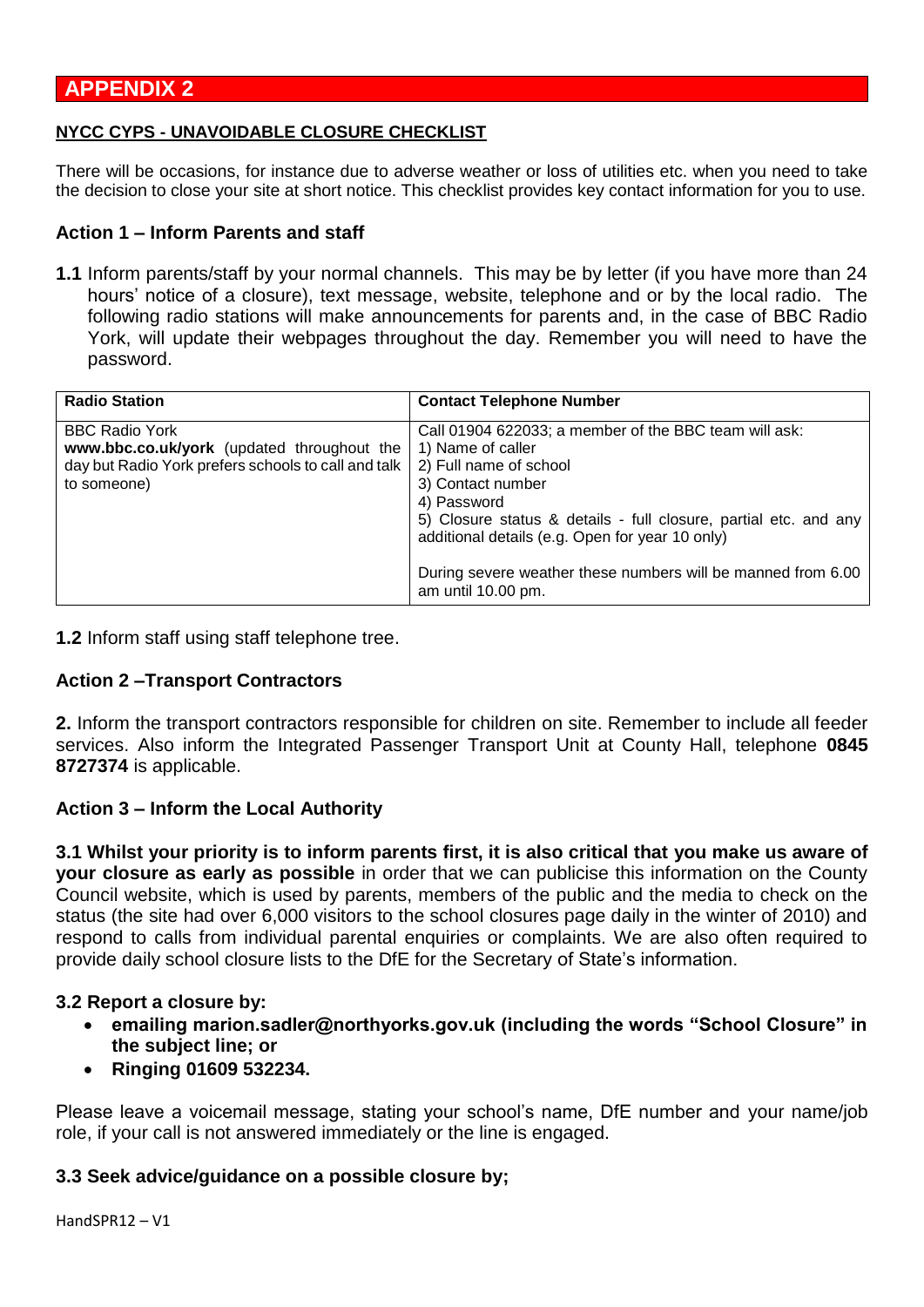- **going to the school closures page on CYPS info**  (**http://cyps.northyorks.gov.uk/index.aspx?articleid=13795**)
- **Ringing 01609 532218 or 01609 532740.**

Again if the line is engaged, please leave a message and an officer will call you back.

**3.4** In the rare event that the County Hall switchboard is experiencing difficulties please use the Director's Emergency Number 01609 534375, email **marion.sadler@northyorks.gov.uk** , or fax a message to 01609 773756. Please note that there is no voicemail facility on this emergency number.

### **4 - Request out of Hours Emergency support outside normal office hours (8.30-5.00 pm Monday to Thursday and 8.30 am to 4.30 pm Friday) and weekends/bank holidays.**

**4.1 For non-buildings related out of hours Emergencies please ring Emergency Planning Duty Officer via the number provided in the School Emergency Response Guide.** This is the first point of contact outside normal office hours for the County Council support which you need.

### **5 - Emergency Building Repairs – MASS Scheme Contact Numbers.**

**5.1.** For those **schools who have joined the MASS Scheme**, please use the following contacts:

| <b>Office Hours</b>                                                                                                                                                                                 |                                                                                         |               |  |  |  |  |
|-----------------------------------------------------------------------------------------------------------------------------------------------------------------------------------------------------|-----------------------------------------------------------------------------------------|---------------|--|--|--|--|
| Telephone the NYCC Property<br><b>Service Centre</b>                                                                                                                                                | <b>Northallerton</b>                                                                    | 01609 532020  |  |  |  |  |
| <b>Outside Office Hours</b>                                                                                                                                                                         |                                                                                         |               |  |  |  |  |
| Emergency repairs not covered<br>specifically by the two providers<br>below AND all major emergency<br>incidents (e.g. flood, storm)                                                                | <b>NYCC</b><br><b>Property Service</b><br><b>Major</b><br><b>Emergency out of hours</b> | 01609 772062  |  |  |  |  |
| Fire alarms, emergency lighting,<br>stair lifts & hoists, lifts, security<br>alarms, emergency generators,<br>automatic & roller doors/stage<br>lighting                                            | <b>Express Elevators</b>                                                                | 0845 130 7373 |  |  |  |  |
| Oil, gas & solid fuel heating, kitchen<br>extract, thermostatic mixing valves,<br>air conditioning, fan convector<br>disposal units, fume<br>waste<br>cupboards, dust, chip and heat<br>extraction) | <b>HCS Mechanical Services</b>                                                          | 01609 773 999 |  |  |  |  |
| If you are unable to contact any of<br>the three providers above for<br>emergency building repairs outside<br>of normal office hours                                                                | Message Pad $-$ emergency out of<br>hours                                               | 0800 093 0537 |  |  |  |  |

**5.2** *Schools who are not members of the MASS Scheme should ensure that they have made their own appropriate arrangements to enable them to have maintenance works undertaken outside of normal working hours in the event of an emergency*.